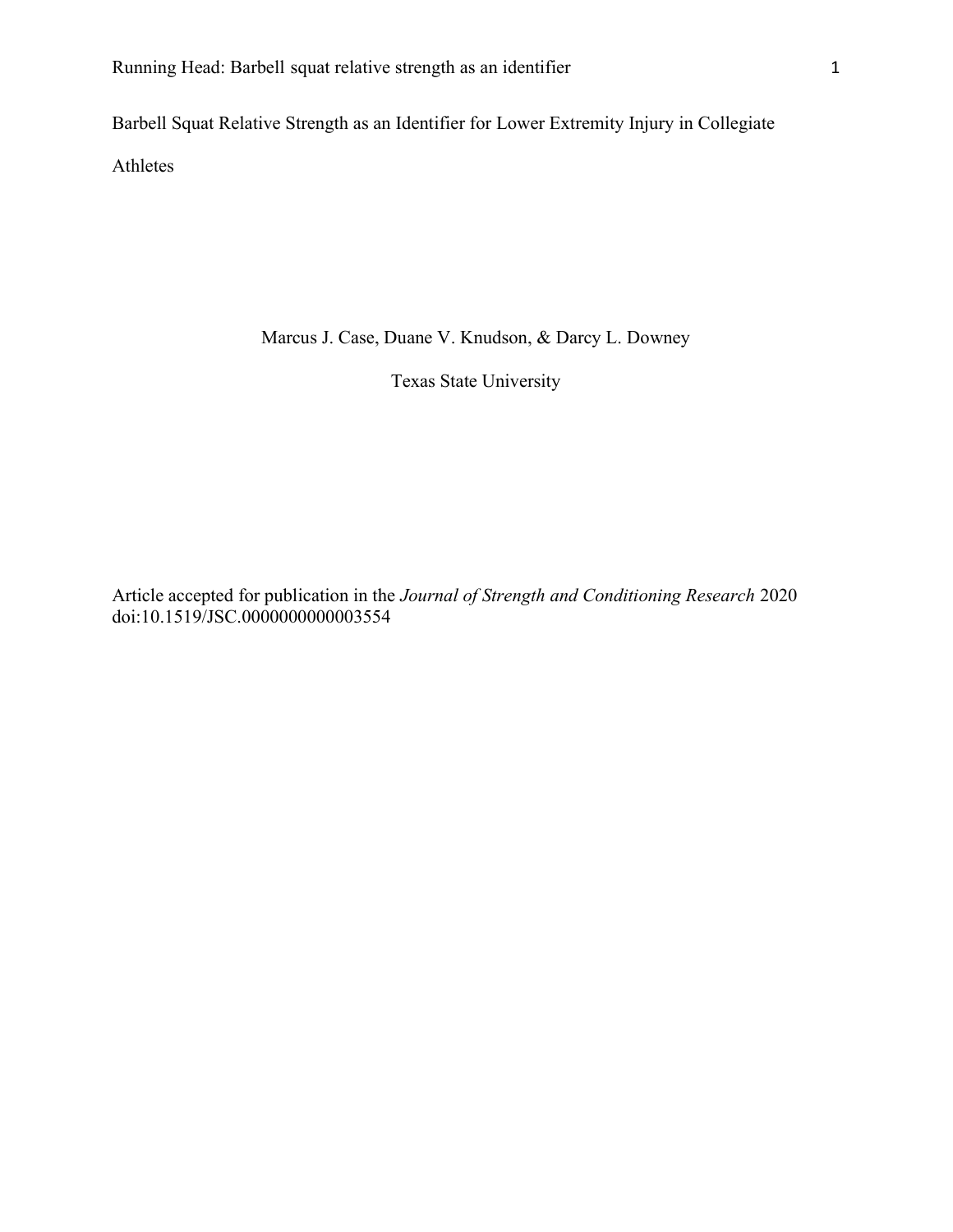## **ABSTRACT**

 The aim of the study was to determine the efficacy of using the relative strength level of Division I athletes in 1RM barbell back squat as an identifier of seasonal lower extremity (LE) injury. 1RM back squat (kg) and reported LE injuries were retrospectively collected for Division I male football  $(n=46)$ , female volleyball and softball athletes  $(n=25)$ . Maximum pre-season relative (body mass normalized) back squat strength values were compared with two ANOVAs  $(p < 0.05)$  between injured and uninjured male (football) and female athletes (softball & volleyball). Relative back squat strength was significantly lower in injured athletes than uninjured athletes in both males ( $F = 6.03$ ,  $p = 0.02$ ) and females ( $F = 4.68$ ,  $p = 0.04$ ) with a moderate to large effect size ( $g = 0.86$  to 0.85). These data indicate the potential of 1RM back squat relative strength serving as one tool in multi-factor pre-season screening for LE injury risk in these sports. Male athletes with relative squat strength below 2.2 and female athletes below 1.6 in these sports could be more susceptible to LE injury over a season. Strength professionals should consider using body mass normalized 1RM back squats as a screening tool for seasonal lower extremity injury risk in college athletes.

Key Words: 1RM, screening, football, softball, volleyball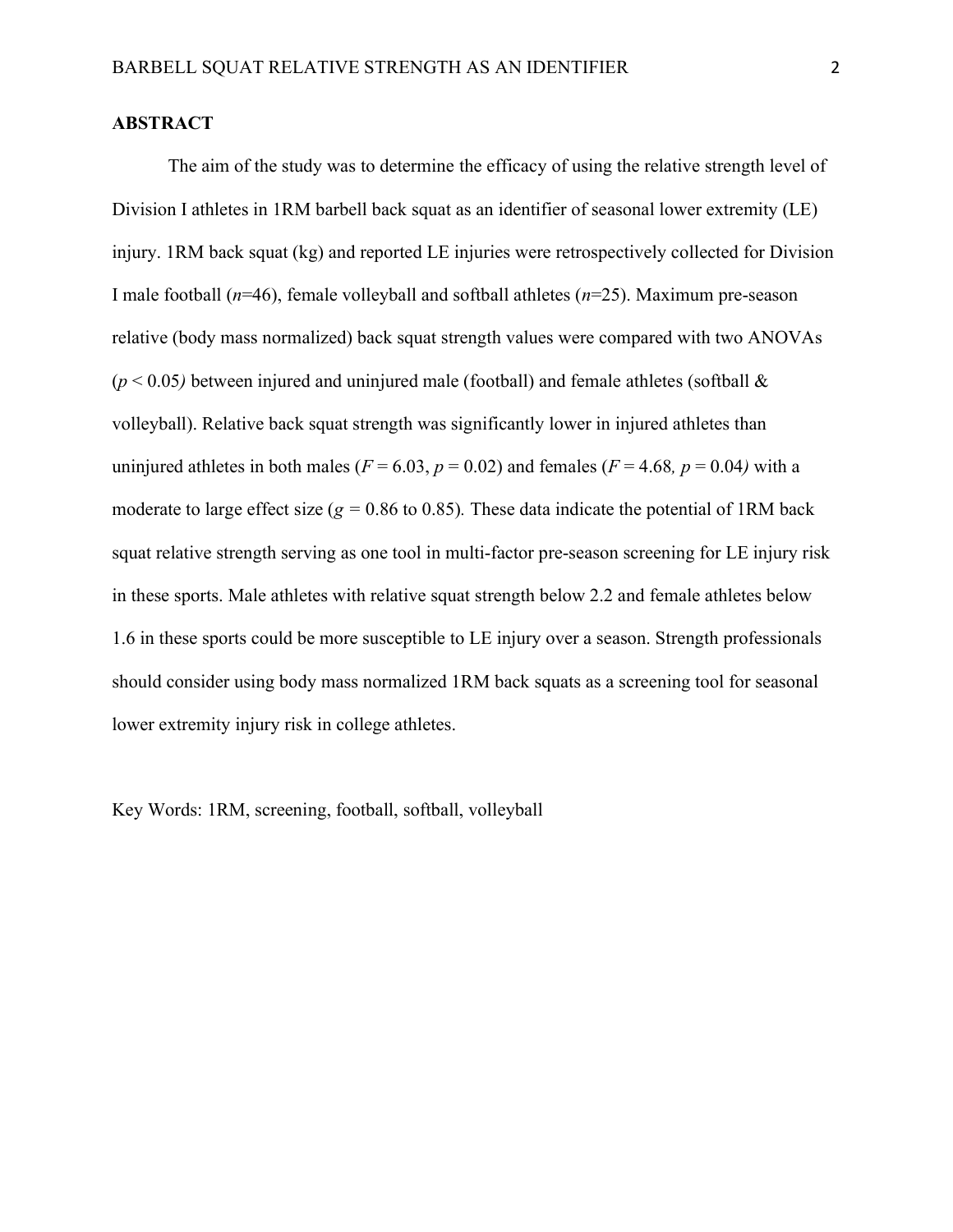# INTRODUCTION

Vigorous physical training and competition common in sports often result in musculoskeletal injury. Researchers have focused on documenting the risk of injury, identifying specific athletes with greater risk, and training to reduce potential risk of injury (27,28,34,36,45). One of the most effective methods to reduce the risk of injuries may be resistance training (28). As shown in a recent meta-analysis, resistance training (RT)-based sports injury prevention programs reduced injuries on average by 66% compared to prevention programs without a muscular strength focus (27). RT not only makes an athlete stronger to allow them to perform better but also theoretically attenuates the risk of injury by increasing the structural strength of ligaments, tendons, cartilage and connective tissue within muscle, hereby increasing the safety factor before tissue limits are exceeded (14). RT can also increase joint stability through improved muscle recruitment and improved rate of activation which can lead to an increase in musculotendinous stiffness resulting in more support for the joint (41). Sports injuries occur when excessive force is applied to body tissue resulting in damage (force in region of the hamstrings that disrupt muscle fibers resulting in a strain), however with the increase in tissue integrity and joint stability from additional relative strength, the threshold for potential injury can be elevated to handle higher training and competition intensities (44).

Some sports medicine professionals have proposed body weight-based screening tools (9,10,18,20) that involve basic movements, range of motion (ROM) and balance in hopes of identifying athletes with greater risk of injury. Numerous studies on the validity of these tools in identifying athletes with higher rates of injury show mixed findings. Reviews of this extensive research, including several prospective studies, report either no association with injury risk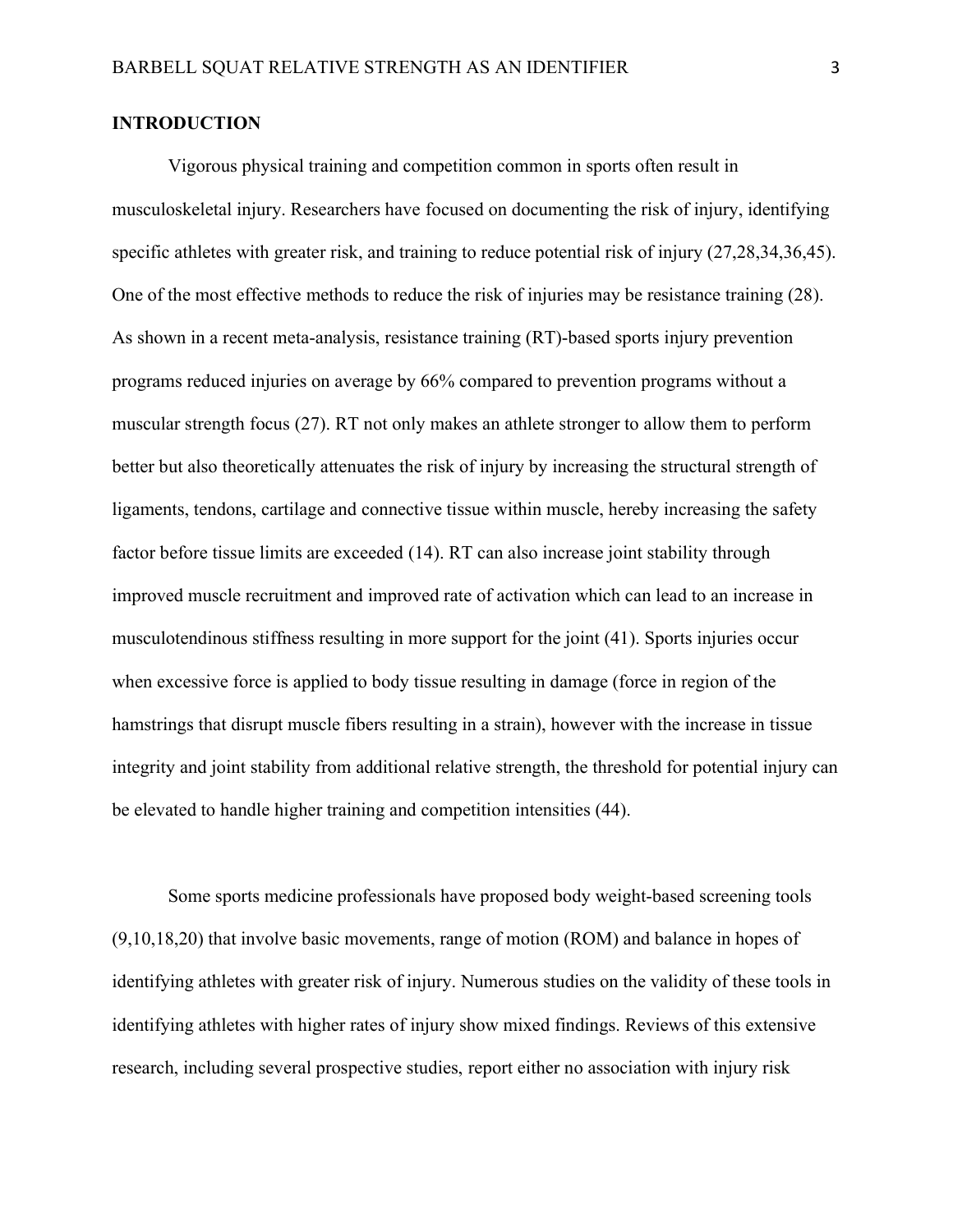identification (3,33,43) or some potential use of elements of the screening tools as part of a multi-faceted approach in identifying injury risk (12,17,38). Since these body weight screening tools have limited evidence in identifying persons and particularly athletes with higher rates of injury, there is a need to explore other more physically challenging maximal strength-related fitness tests to identify athletes with higher rates of injury. Several lines of research on maximal strength show promise for screening musculoskeletal injuries. Maximal isometric and isokinetic strength of the back and LE are moderately related to musculoskeletal injury risk in civilian and military populations (13).

Maximal single joint isokinetic strength levels have been explored for identifying athletes whom may be at higher risk of LE injury. O'Kane et al. (36) prospectively studied a cohort of 351 female soccer players, examining the relationship of LE hip and knee strength and overuse injuries. The researchers found that for every 1 standard deviation (SD) above the mean hip flexor, hamstring and quadricep strength as measured with both hand held and isokinetic dynamometers, resulted in a 28, 35 and 30% lower risk of LE overuse injury, respectively, over a 4-year period. Another study explored physical and performance characteristics of 95 special operators in the United States Army and the ability to predict musculoskeletal injuries from isokinetic strength measures. Soldiers with isokinetic knee extension strength below the 25<sup>th</sup> percentile were 5.7 times more likely to sustain a LE injury over the course of 1 year, compared to the soldiers above this level of strength (21). In the frontal plane, hip abductor strength deficits have also been reported to be associated with higher rates of LE injuries. Powers et al. (37) examined male soccer players for an entire 30-week season and found that as hip abductor strength decreased, the likelihood of injury rose from 12 to 27%. Results of intervention studies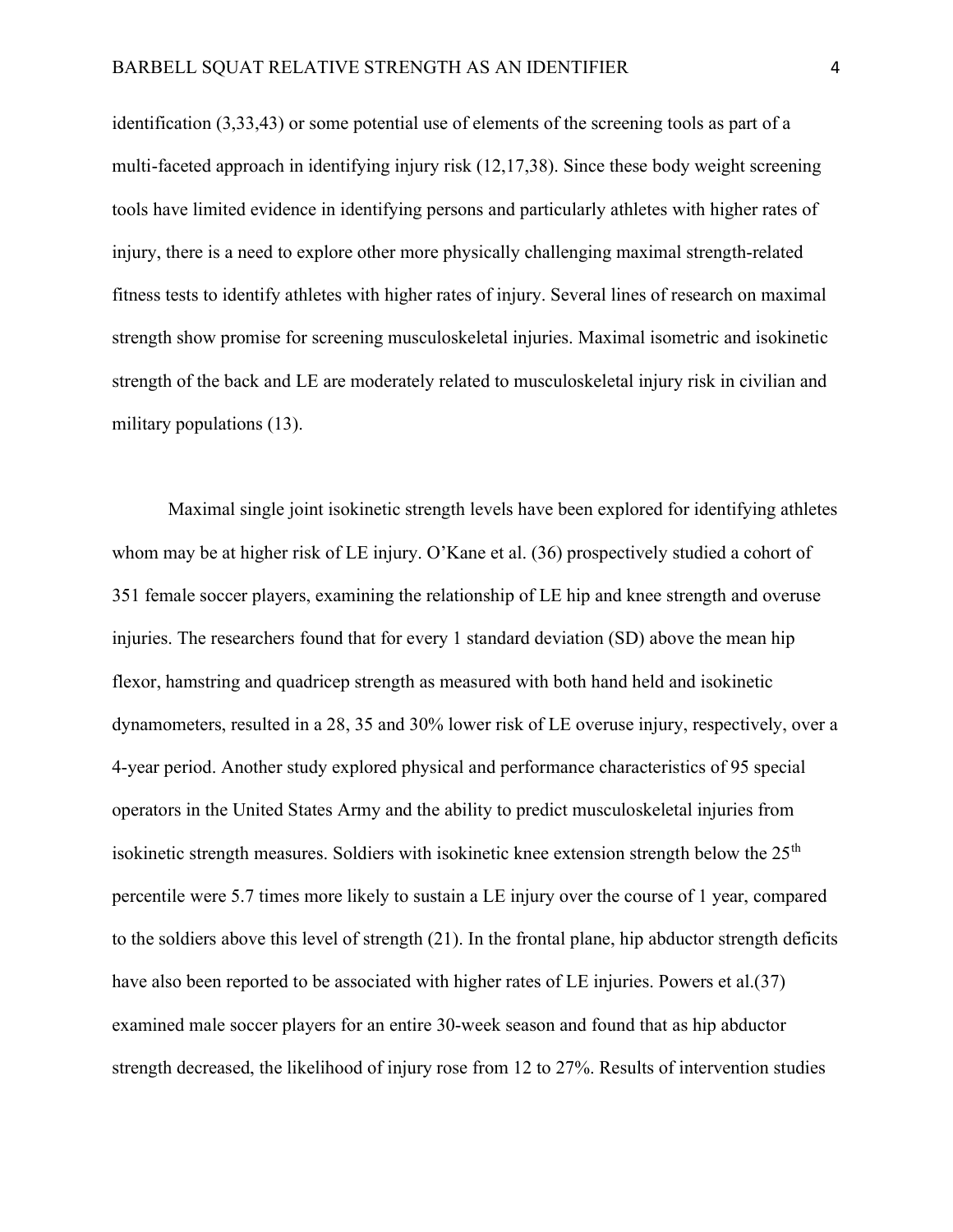have indicated the utility of increasing muscular strength in decreasing the rate of injuries. Over the course of 2 years the implementation of an RT program for male soccer players caused a decrease in team LE injuries (29). While the causes of LE injuries are multifactorial (e.g., collision, fatigue, poor movement technique), these data support the hypothesis that LE strength deficits may be an influential factor in risk of injury.

Increasing an athlete's overall muscular strength has well documented positive benefits on both athletic performance and injury rates. Specifically, improvements in relative (weight lifted / body mass) strength improvements have shown to benefit several performance variables  $(7,8,11,15,30,35,40,42)$  along with attenuating LE injuries  $(14,27,30,42)$ . Furthermore, relative strength measures allow for within group comparisons regardless of body mass. Multi-joint movements like the barbell back squat have been used to assess strength of large muscle groups in the LE at risk of injury in sport (6). The dynamic nature, balance, and strength required in the back squat might make it a good screening test for risk of LE injury in competitive sports. 1RM barbell back squat strength assessments have been demonstrated as highly reliable and accurate in assessing strength of LE musculature with an ICC of 0.91-0.99 and CV < 4.3% (32). Since a one-repetition max (1RM) barbell back squat measures overall trunk and LE maximal strength and control under heavy loads, it is possible this exercise could be a more effective tool to screen collegiate athletes for risk of LE injury than current clinical screening tools or expensive singlejoint isokinetic testing.

The purpose of this study was to explore the efficacy of using relative strength levels of Division I athletes in 1RM barbell back squat as an identifier of seasonal LE injury. We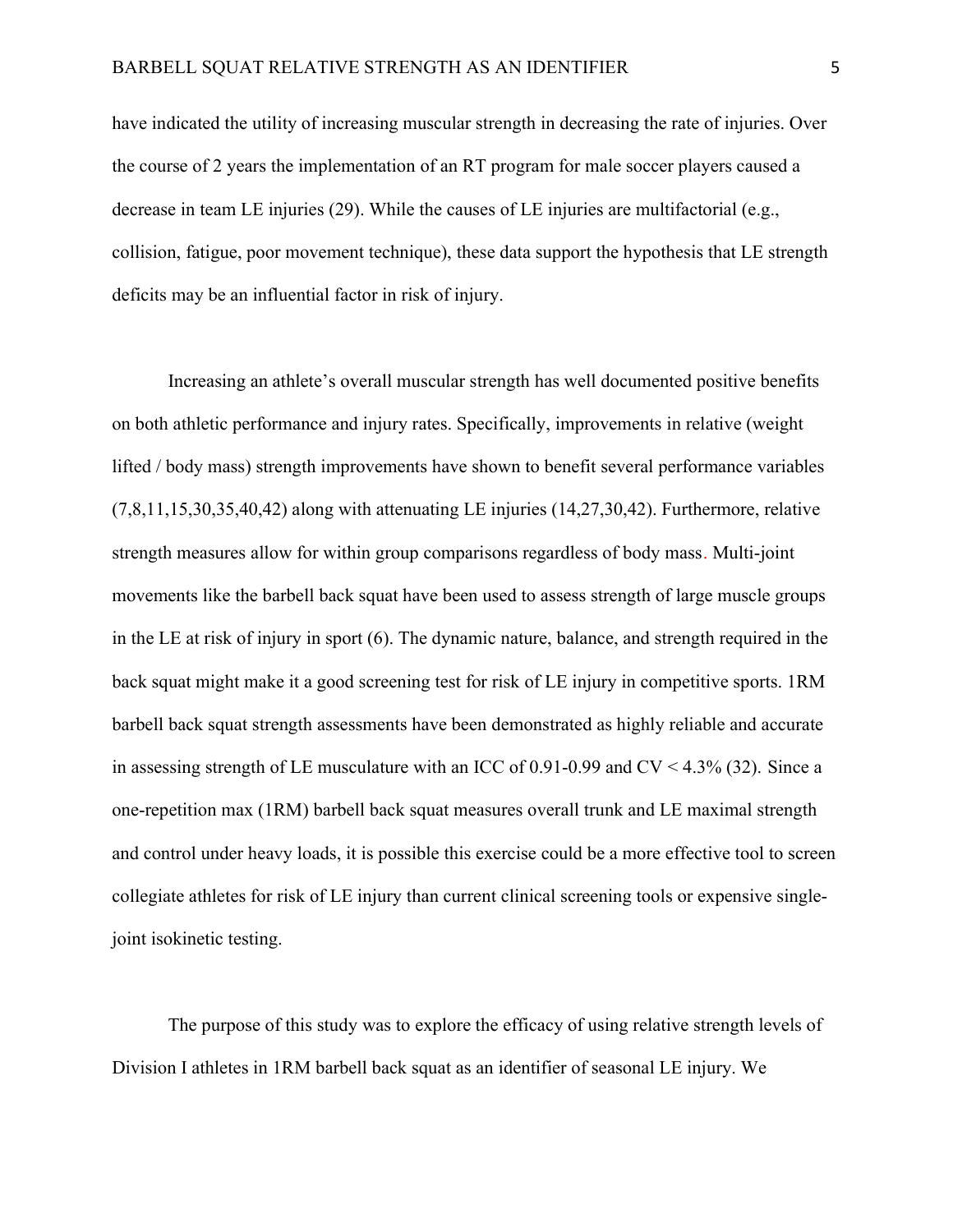hypothesized that 1RM back squat relative strength would be negatively associated with seasonal LE injury, specifically athletes with higher relative strength having lower numbers of LE injuries.

## **METHODS**

## Experimental Approach to the Problem

To examine the feasibility of 1RM back squat strength as a screening tool for risk of lower extremity injuries, a retrospective study over a competitive season was performed using Division I football, women's volleyball and softball teams. Body mass normalized squat strengths were measured and compared between uninjured and athletes diagnosed with injuries by team medical services.

## **Participants**

A convenience sample of Division I athletes was examined following approval by the university Institutional Review Board. The investigators obtained data from all athletes in sports with intense, running and jumping sports (football, softball, volleyball) that pose greater risk of LE injuries at the university. Inclusion criteria required teams where 1RM back squat strength tests were administered and data was collected and saved by the strength staff. Athletes excluded from the study were players who sat out their first season (redshirts), those not making the team, with missing data, and others not able to complete testing due to injuries. Kickers were also excluded from football in accordance to previous studies examining performance characteristics of players because their exposure to LE injury was clearly different from other athletes (2,16,24).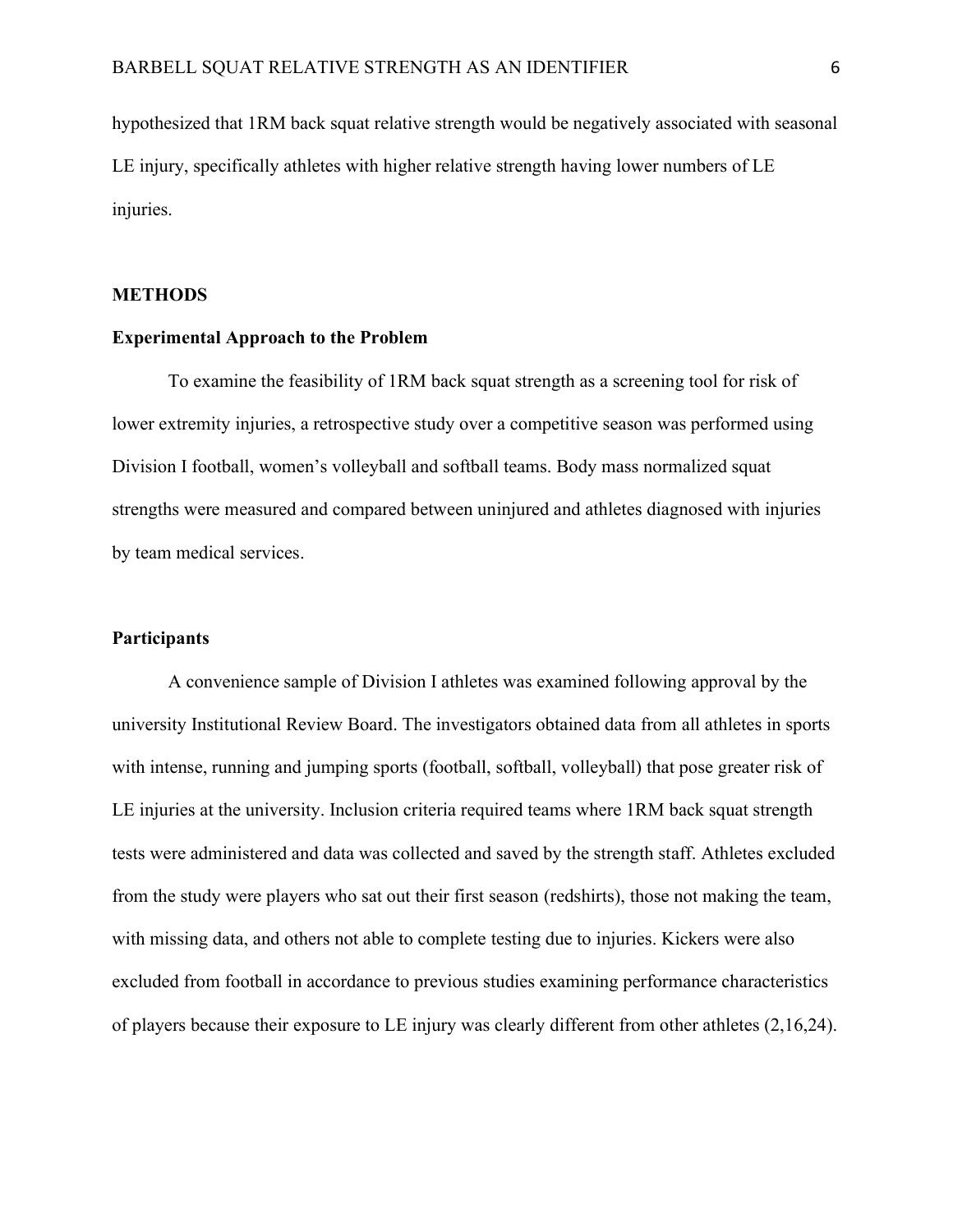A total of 71 athletes from football ( $n=46$ ), softball ( $n=10$ ) and volleyball ( $n=15$ ) were included in the final sample of this study (Table 1). Following consent, injury and performance data were collected retrospectively from athletic training and strength & conditioning records over a competitive season. A competitive season was defined as preseason, regular season and postseason to include initial practices, exhibition games, regular season games and practices, along with any practices after the end of regular season (26).

## **Procedures**

 Physical, squat strength, and medical data were retrospectively collected. Back squat strength data were collected from two NSCA certified university strength and conditioning coaches. Injury reports from the prior competitive season and physical data were collected from Board of certification (BOC) certified athletic training staff using the Sports Injury Monitoring System (SIMS, Iowa City, IA). Maximum absolute 1RM (kg) back squat was collected during pre-season testing for each athlete. Physical data (Table 1) included most current body mass (kg), height (cm) and age (y). Since strength varies with body mass, squat strength was normalized to body mass for each athlete.

(Table 1 about here)

## Back Squat 1RM

Each participant trained with the barbell back squat within their respective strength and conditioning program and had performed 1RM back squat testing. Participants performed a general 10-minute dynamic warm prior to any testing. After warm up the participants began with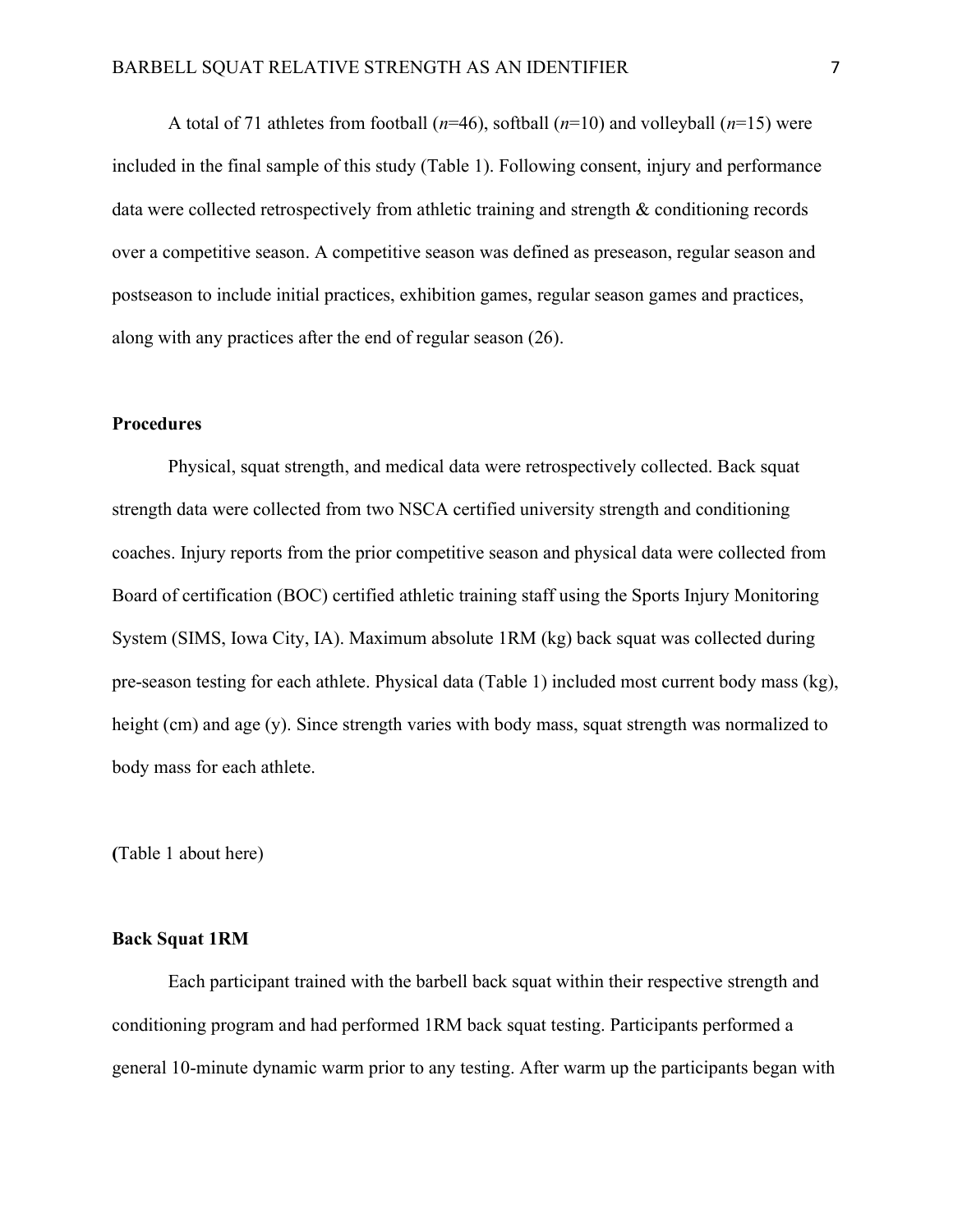an empty barbell and slowly began ramping up weight to 90% of their previous 1RM. Three attempts were given after this threshold to establish a new 1RM. The players were visually assessed by a NSCA certified strength coach during each 1RM attempt and depth was assessed by making sure the hip crease moved below the top of the knee.

## Injury Definition

Investigators reviewed SIMS data extracted and all LE injuries that fell in the allencompassing injury definition, meaning that any physical or medical condition that was reported to medical staff that occurred as a result of participating in competition and training activities and required medical attention were recorded (5,22). Over the training and competition period, 78% of football players had a LE injury reported while the women's sports (volleyball and softball) were pooled and reported a LE injury rate of 52%.

#### Statistical Analyses

For data analysis players were grouped by sex ( $n=46$  males  $\& n=25$  females). Using Shapiro-Wilk tests, 1RM data were determined to be normally distributed ( $p = 0.51$  and  $p =$ 0.11). Two analysis of variance (ANOVAs) were used to look for a difference between mean 1RM relative back squat strengths across injury status for both males and females. Given the exploratory nature of the study, a type I error rate  $p < .05$  was considered statistically significant for all tests. Due to the directional hypotheses being tested, one-tailed tests and rejection regions were used. Statistical analyses were all performed in JMP Pro version 14.0.0 (Cary, NC). The size of effects were examined using Hedges' g to adjust for the small sample size. The magnitude of effect sizes were interpreted based on the recommendations by Rhea (39) for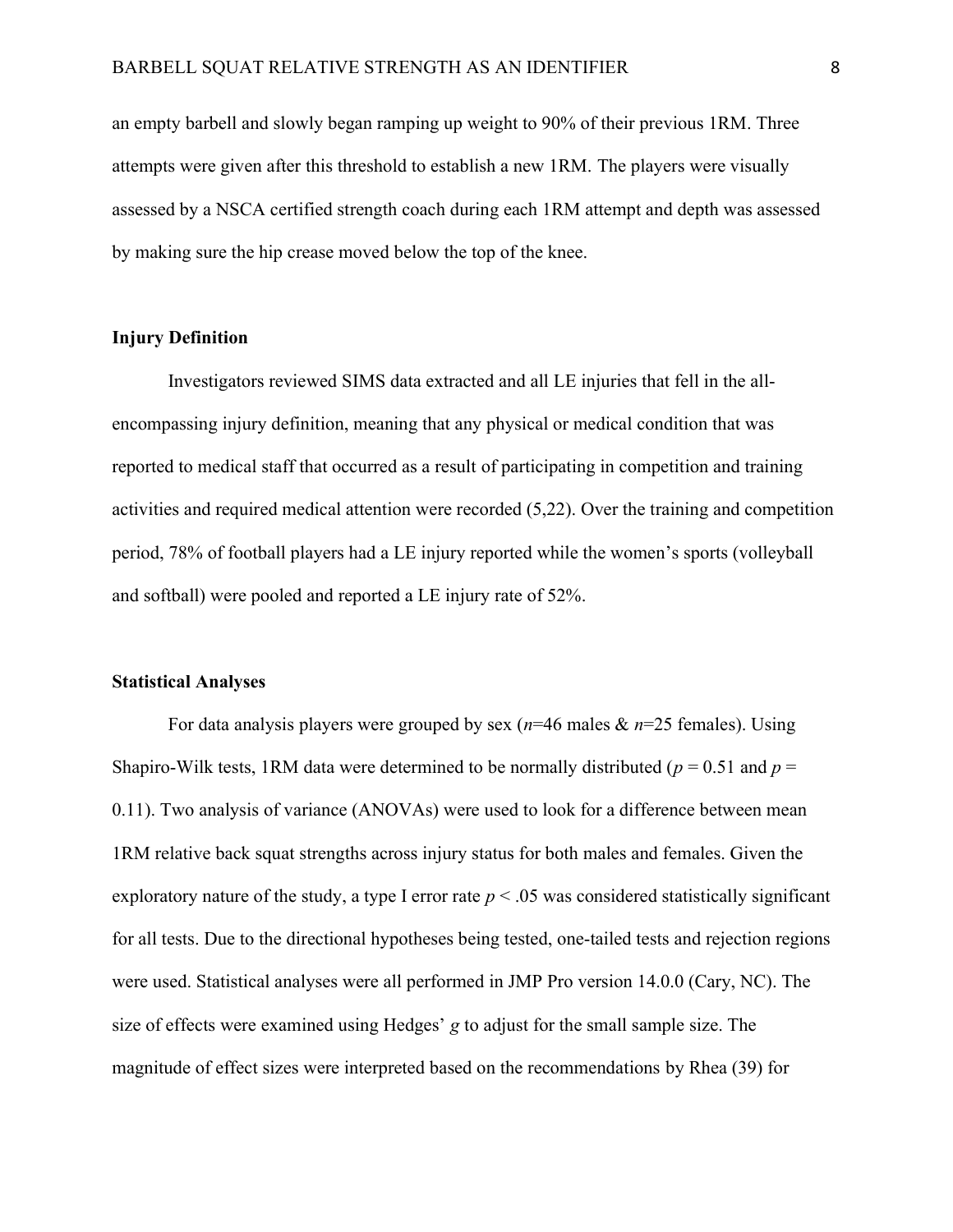highly trained individuals. The participants were categorized as highly trained since they are Division I athletes and fit the criteria of training >5 years used by Rhea (39).

## **RESULTS**

Relative 1RM back squat strength was significantly lower in injured players than uninjured players for both males ( $F = 6.03$ ,  $p = 0.02$ ) and females ( $F = 4.68$ ,  $p = 0.04$ ), with uninjured males and females having higher (Figure 1) mean back squat relative strengths of 2.20  $\pm$  0.38 and 1.63  $\pm$  0.29, respectively, than injured males (1.89  $\pm$  0.35) and females (1.39  $\pm$  0.26). Mean absolute and relative squat strengths for males and females are reported in Table 1.

(Figure 1 about here)

## DISCUSSION

Pre-season relative 1RM back squat strength was significantly higher in the uninjured male and female athletes compared to the injured groups. The magnitude of this effect was moderate for both males ( $g = 0.86$ ) and females ( $g = 0.85$ ) and supported the hypothesized association between high relative strength and lower risk of LE injury in a competitive season. These results indicate that strength coaches for football, softball , and volleyball could consider using 1RM back squat normalized to body mass to screen athletes for the risk of LE injury. Increased relative squat strength, however, cannot prevent seasonal LE injury. Inspection of Figure 1 shows a small number of the strongest males and females still suffered injury, as well as a small number of weaker athletes did not sustain LE injury.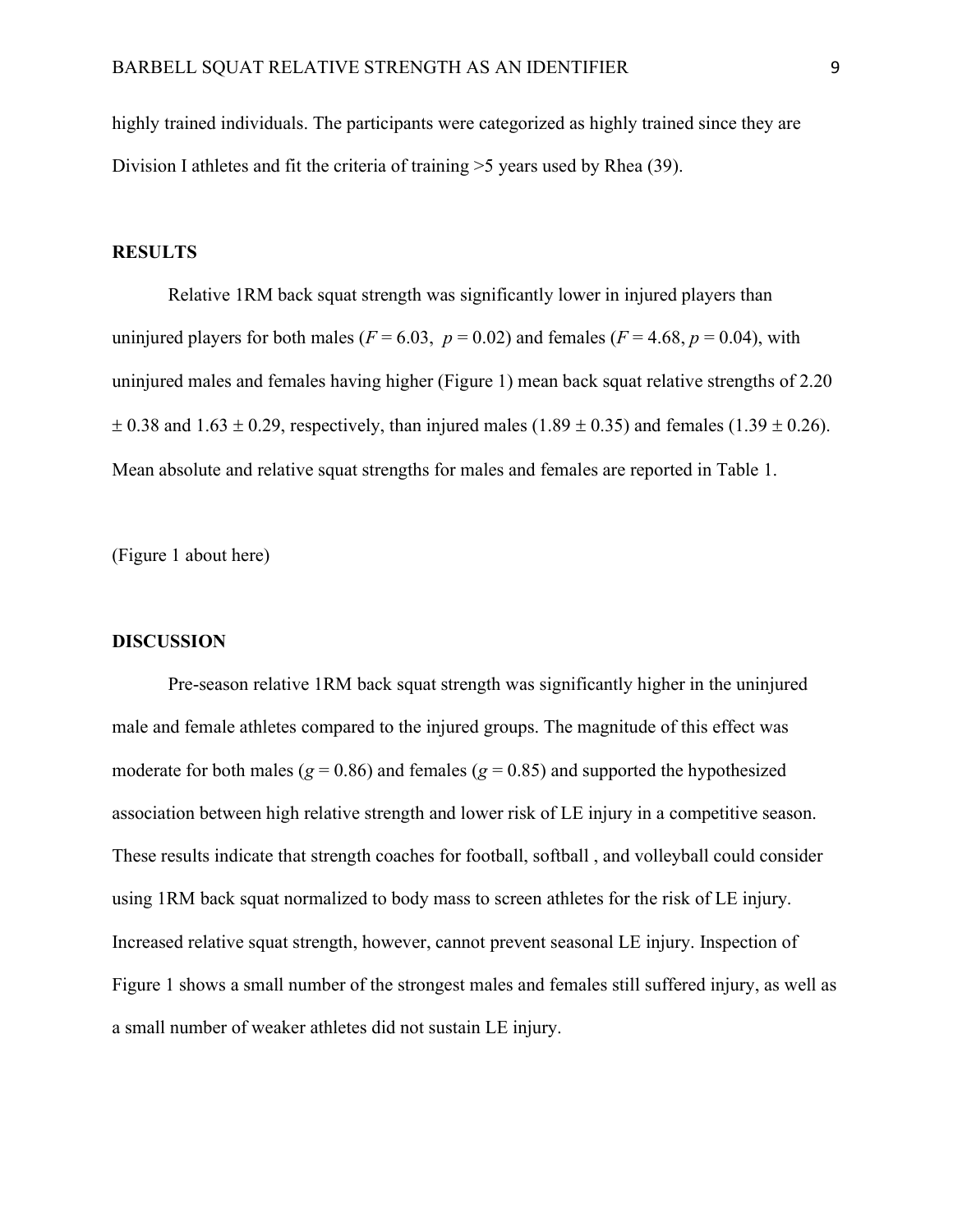The mean relative squat strength of the male athletes with injuries was qualitatively lower (1.89) than overall mean national norms of  $(2.07 – 2.14)$  for similar Division I football athletes (2,16). Uninjured males in this study had relative squat strength slightly higher than national norms (2,16) and the 2.0 times body weight squat recommended to reduce injury in a review of literature by Suchomel et al. (42). The data indicate that prescribing RT for these athletes to make moderate to large improvements in squat relative strength might reduce their risk of seasonal LE injury. This improvement in strength is certainly possible given longitudinal mean annual increases between 3.3 to 15.8 percent in 1RM back squat strength has been reported for Division I players depending on year of play and position (24). This hypothesis should be confirmed by replication of this study analyzing larger sample sizes of collegiate athletes and extended by prospective studies of the association of injury rates with 1RM back squat relative strength and improvements in that strength from RT programs.

Seasonal LE injury in female athletes was also significantly related to lower mean 1RM squat relative strength  $(1.39)$  than uninjured players  $(1.63)$ . There are limited normative relative strength during the barbell squat data for female college athletes, however the injured volleyball athletes had qualitatively lower (33%) mean 1RM squat strengths (1.43) than reported in a previous study (1.59) of intercollegiate volleyball athletes (15). More research with larger samples of female athletes are needed to identify 1RM relative back squat strength ranges that may be associated with risk of LE injury. Identifying a male or female athlete that falls below some critical relative LE strength value measured by 1RM barbell back squat for each sport could prove beneficial as one tool in multi-dimensional screening between the strength and sports medicine team in identifying those who are at a higher risk of seasonal LE injury (12,38).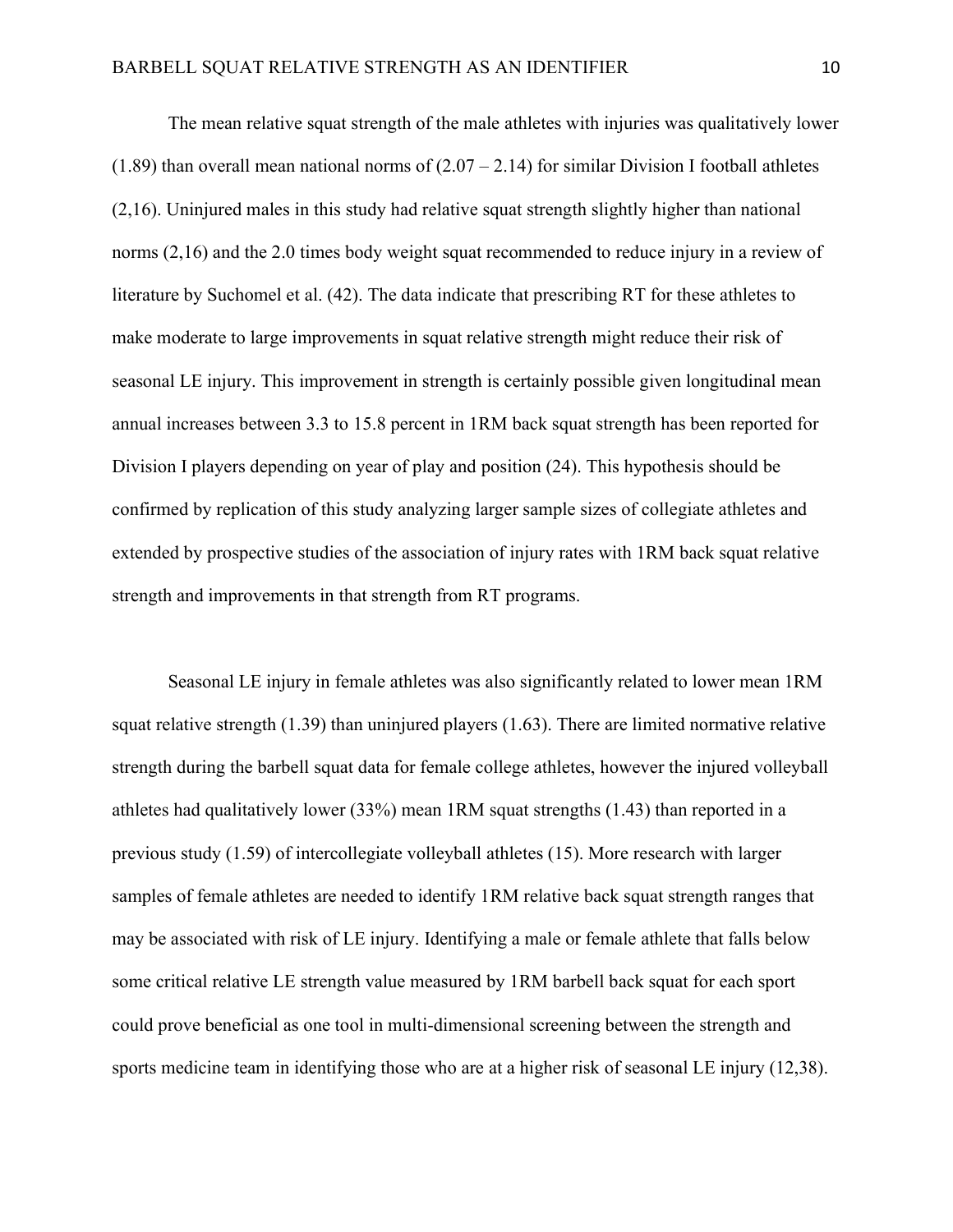LE injuries account for over 50 percent of all reported injuries across multiple collegiate sports (23). The seasonal injury rate for football was higher (78%) than national norms of 56% for similar Division I athletes (25). This could be due to many factors; however, the lower mean relative squat strength  $(1.89)$  in these players compared to typical competitors  $(2.1-2.2)$  likely contributed to the higher injury rate. LE seasonal injury rates for women differed between sports with volleyball falling below (33%) the national norm of over 55% (1) and softball above (80%) the national norm of 66% (31) in Division I athletes. Volleyball participants reported overall average relative back squat strength (1.6) close to previous national norms (15), while the lower relative strength (1.40) of softball athletes may explain, in part their higher reported LE injury rate. Apparent sex related differences in injury rates were qualitatively seen in this study, but aside from ACL injuries being more prevalent among collegiate female athletes, findings are still unclear if there are sex-related differences in LE injury rates in specific sports among NCAA collegiate athletes (34).

The current association between higher relative squat strength and lack of seasonal LE injury was consistent with studies of RT to attenuate injury risk (27,28). The possible mechanism of this benefit is multi-faceted due to the increase in structural integrity of tendons, ligaments, cartilage and bone (14). Strength-based RT programs using multi-joint free weight movements recruit more muscle stabilizers which in turn can equate to improved coordination leading to improvements in sport performance (41), body control, and potentially a greater safety factor in handling higher workloads or peak forces compared to relatively weaker athletes (30). The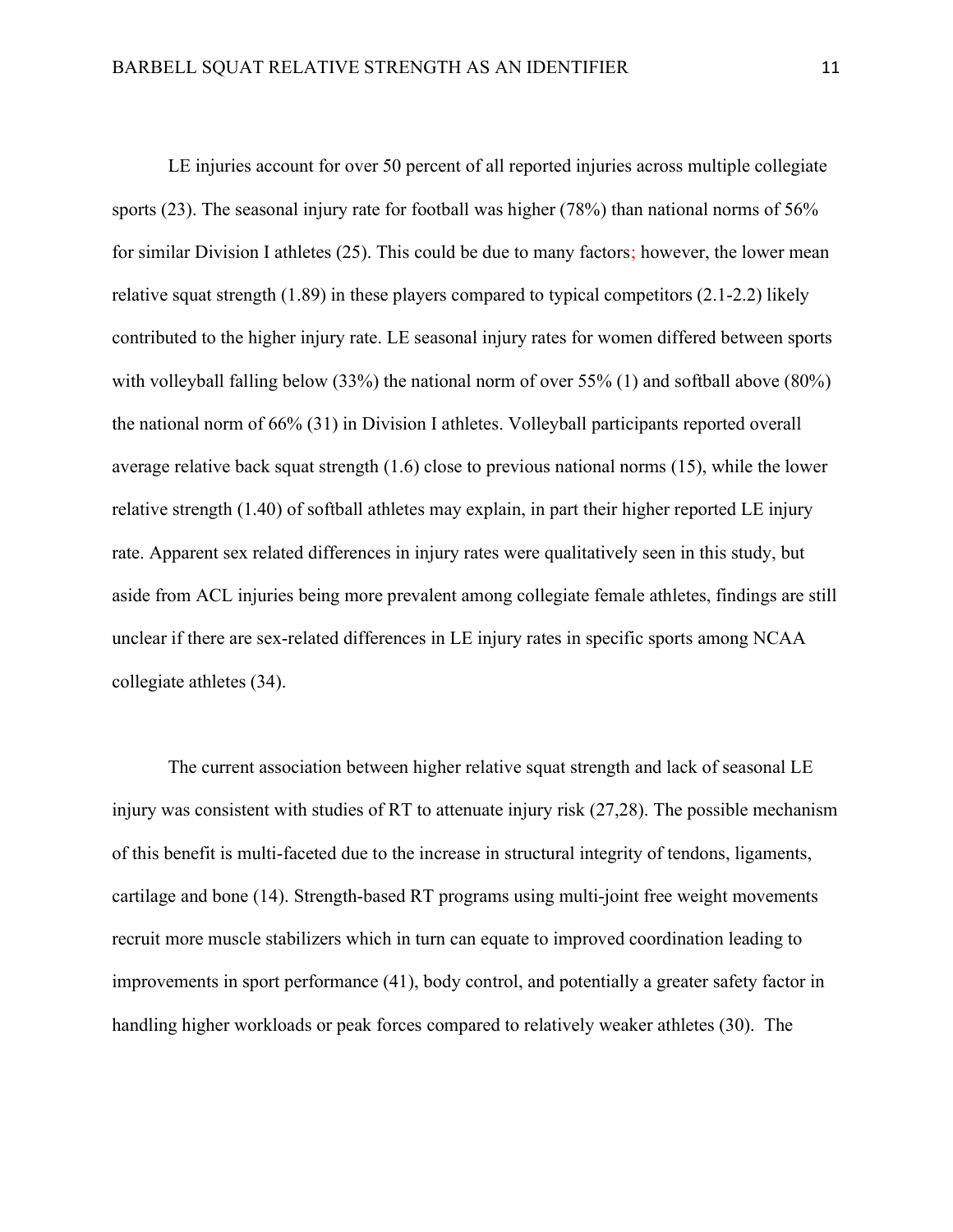barbell back squat can be used safely and effectively to increase LE relative strength (4,19) resulting in a decrease in the occurrence of LE injuries (42).

The study had limitations including a small sample of collegiate athletes in 3 sports with available retrospective data on pre-season 1RM back squat strength. Since pre-season strength was studied, it is unknown what 1RM relative strength athletes may have had when sustaining injury. Despite these limitations, the consistency of the normative strength and injury data in football and volleyball provide preliminary support for the hypothesis of lower than sportspecific relative back squat strength being a possible screening tool within a multifactorial approach for seasonal LE injury risk in these male and female collegiate athletes.

## PRACTICAL APPLICATIONS

Understanding if levels of 1RM squat relative strength are likely related to risk of seasonal LE injuries in collegiate athletes could give strength coaches valuable programming information. The current data indicate that male football players and female softball and volleyball players might benefit from increases of relative lower body strength measured by body mass normalized 1RM back squat. A higher risk of seasonal LE injuries is possible if relative back squat strength is below 2.2 in males and 1.6 in females. Strength and conditioning staff can use these data while max testing to identify athletes that may need specialized programming to increase lower body relative strength to attenuate the likelihood of LE injuries. Furthermore, sports medicine staff may also be able to use back squat strength data as part of rehab protocols so that athletes are not returned to competition until adequate relative strength has been attained.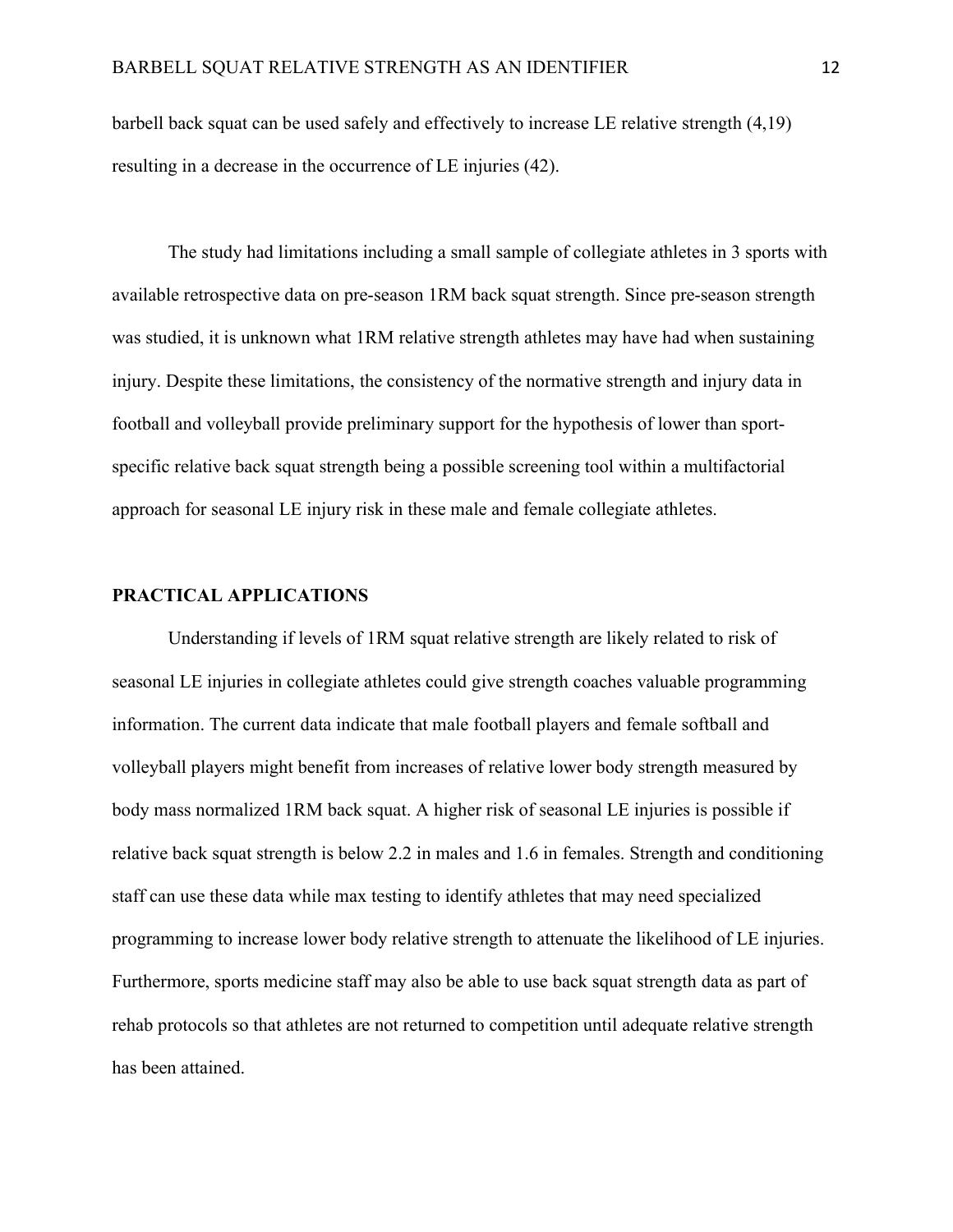# ACKNOWLEDGEMENTS

No funding was provided for this study. Special thanks to the strength  $\&$  conditioning and athletic training staff at Texas State University for providing the necessary data to conduct the study. There are no conflicts of interest associated with the study in regards to companies or manufacturers. There was no grant support for the study and the results of the study do not endorse any products by the authors or NSCA.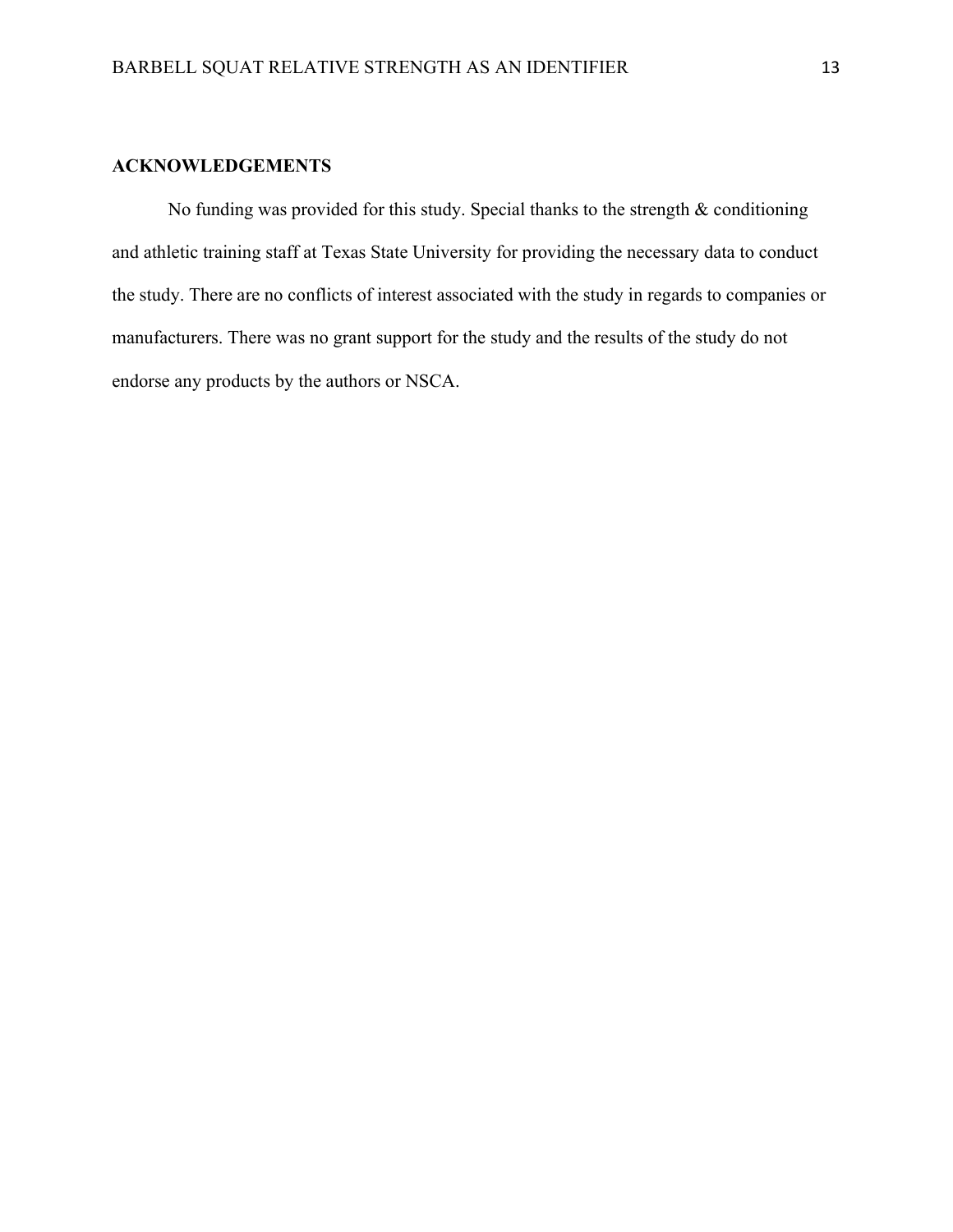# REFERENCES

- 1. Agel J, Palmieri-Smith RM, Dick R, Wojtys EM, and Marshall SW. Descriptive epidemiology of collegiate women's volleyball injuries: National Collegiate Athletic Association Injury Surveillance System, 1988–1989 through 2003–2004. J Athl Training 42: 295, 2007.
- 2. Berg K, Latin RW, and Baechle T. Physical and performance characteristics of NCAA Division I football players. Res Q Exercise Sport 61: 395-401, 1990.
- 3. Bunn PDS, Rodrigues AI, and Bezerra da Silva E. The association between the functional movement screen outcome and the incidence of musculoskeletal injuries: A systematic review with meta-analysis. Phys Ther Sport 35: 146-158, 2019.
- 4. Clark DR, Lambert MI, and Hunter AM. Muscle activation in the loaded free barbell squat: a brief review. *J Strength Cond Res* 26: 1169-1178, 2012.
- 5. Clarsen B and Bahr R. Matching the choice of injury/illness definition to study setting, purpose and design: one size does not fit all! Br J Sports Med 48: 510-512, 2014.
- 6. Comfort P and McMahon JJ. Reliability of maximal back squat and power clean performances in inexperienced athletes. J Strength Cond Res 29: 3089-3096, 2015.
- 7. Comfort P, Haigh A, and Matthews MJ. Are changes in maximal squat strength during preseason training reflected in changes in sprint performance in rugby league players? J Strength Cond Res 26: 772-776, 2012.
- 8. Comfort P, Bullock N, and Pearson SJ. A comparison of maximal squat strength and 5-, 10-, and 20-meter sprint times, in athletes and recreationally trained men. J Strength Cond Res 26: 937-940, 2012.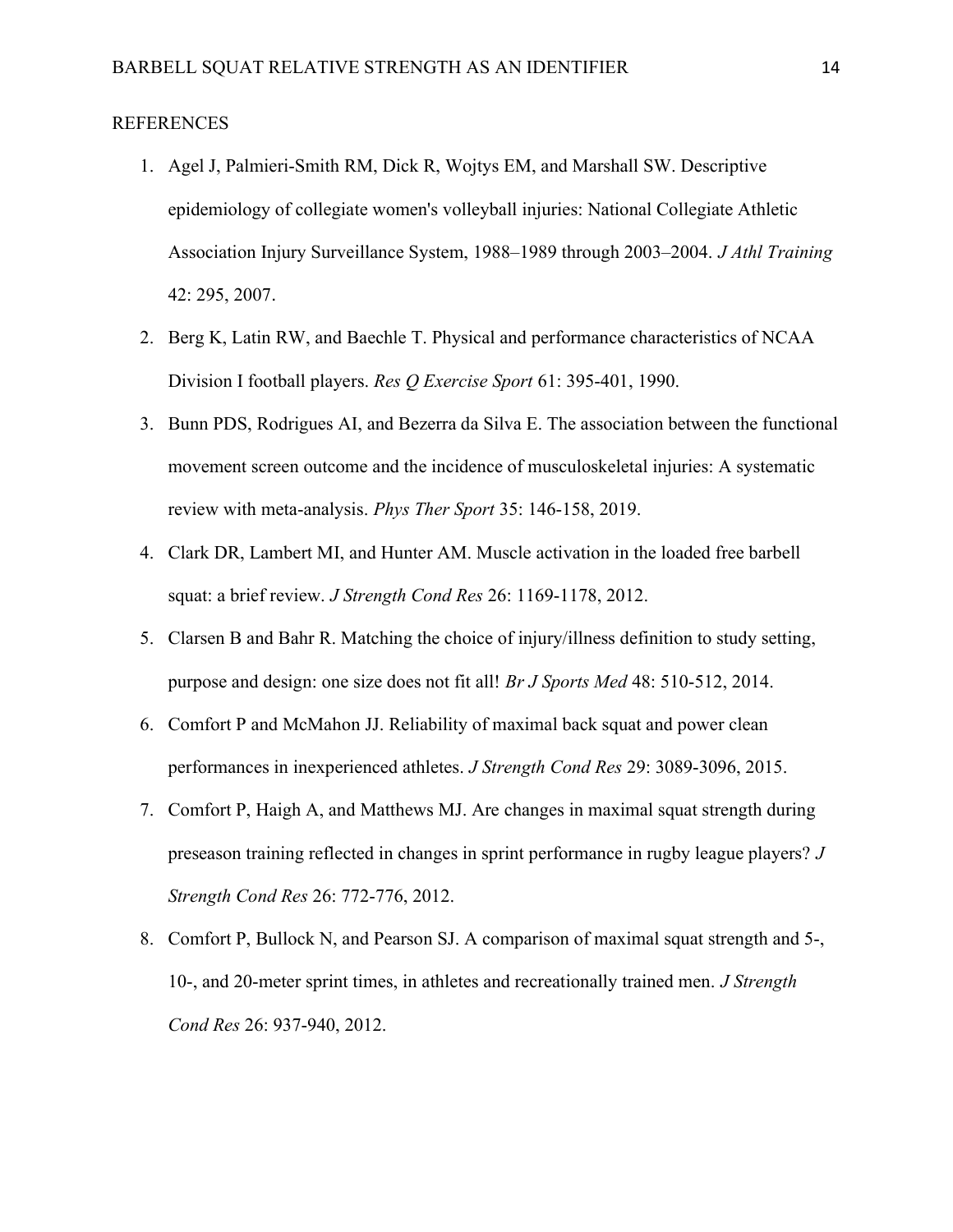- 9. Cook G, Burton L, and Hoogenboom B. Pre-participation screening: the use of fundamental movements as an assessment of function - part 1. N Am J Sports Phys Ther 1: 62-72, 2006.
- 10. Cook G, Burton L, and Hoogenboom B. Pre-participation screening: the use of fundamental movements as an assessment of function - part 2. N Am J Sports Phys Ther 1: 132-139, 2006.
- 11. Cronin JB and Hansen KT. Strength and power predictors of sports speed. J Strength Cond Res 19: 349-357, 2005.
- 12. Dallinga JM, Benjaminse A, and Lemmink KA. Which screening tools can predict injury to the lower extremities in team sports? Sports Med 42: 791-815, 2012.
- 13. de la Motte, Gribbin TC, Lisman P, Murphy K, and Deuster, PA. Systematic review of the association between physical fitness and musculoskeletal injury risk: Part 2 – Muscular endurance and muscular strength. *J Strength Cond Res* 31: 3218-3234, 2017.
- 14. Fleck SJ and Falkel JE. Value of resistance training for the reduction of sports injuries. Sports Med 3: 61-68, 1986.
- 15. Fry AC, Kraemer WJ, Weseman CA, et al. The effects of an off-season strength and conditioning program on starters and non-starters in women's intercollegiate volleyball. J Strength Cond Res 5: 174-181, 1991.
- 16. Garstecki MA, Latin RW, and Cuppett MM. Comparison of selected physical fitness and performance variables between NCAA Division I and II football players. J Strength Cond Res 18: 292-297, 2004.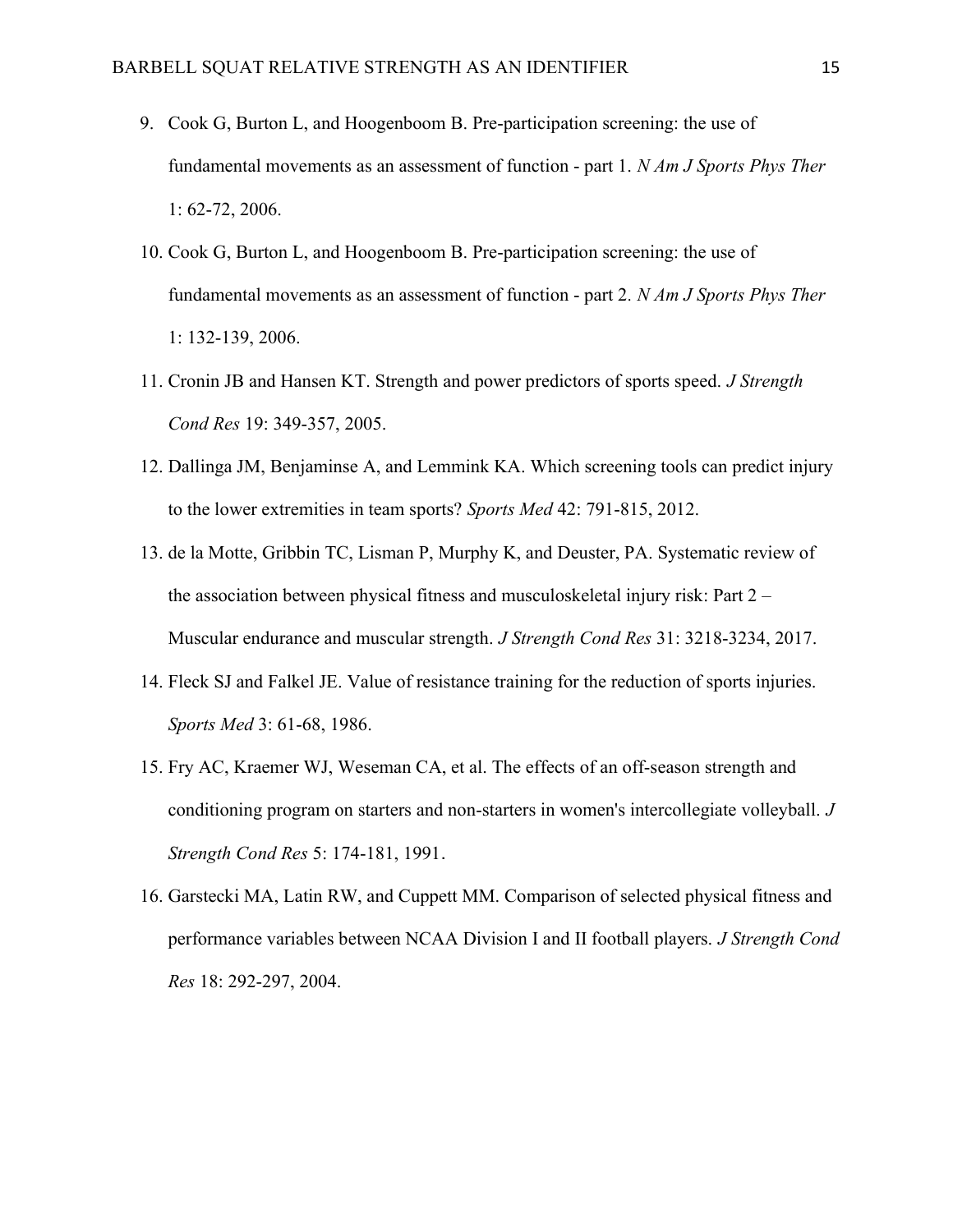- 17. Gribble PA, Hertel J, and Plisky P. Using the Star Excursion Balance Test to assess dynamic postural-control deficits and outcomes in lower extremity injury: a literature and systematic review. J Athl Training 47: 339-357, 2012.
- 18. Gray GW. Lower extremity functional profile. Wynn Marketing, Incorporated, 1995.
- 19. Hamill B. Relative safety of weightlifting and weight training. J Strength Cond Res 8: 53- 57, 1994.
- 20. Hearn D, Rhon D, Goss D, and Thelen M. Evaluation of a novel field expedient musculoskeletal readiness screening tool in an army basic training population. Mil Med 182: e1862-e1868, 2017.
- 21. Heebner NR, Abt JP, Lovalekar M, et al. Physical and performance characteristics related to unintentional musculoskeletal injury in special forces operators: a prospective analysis. J Athl Training 52: 1153-1160, 2017.
- 22. Hodgson L, Gissane C, Gabbett TJ, and King DA. For debate: consensus injury definitions in team sports should focus on encompassing all injuries. Clin J Sport Med 17: 188-191, 2007.
- 23. Hootman JM, Dick R, and Agel J. Epidemiology of collegiate injuries for 15 sports: summary and recommendations for injury prevention initiatives. *J Athl Training* 42: 311, 2007.
- 24. Jacobson BH, Conchola EG, Glass RG, and Thompson BJ. Longitudinal morphological and performance profiles for American, NCAA Division I football players. *J Strength* Cond Res 27: 2347-2354, 2013.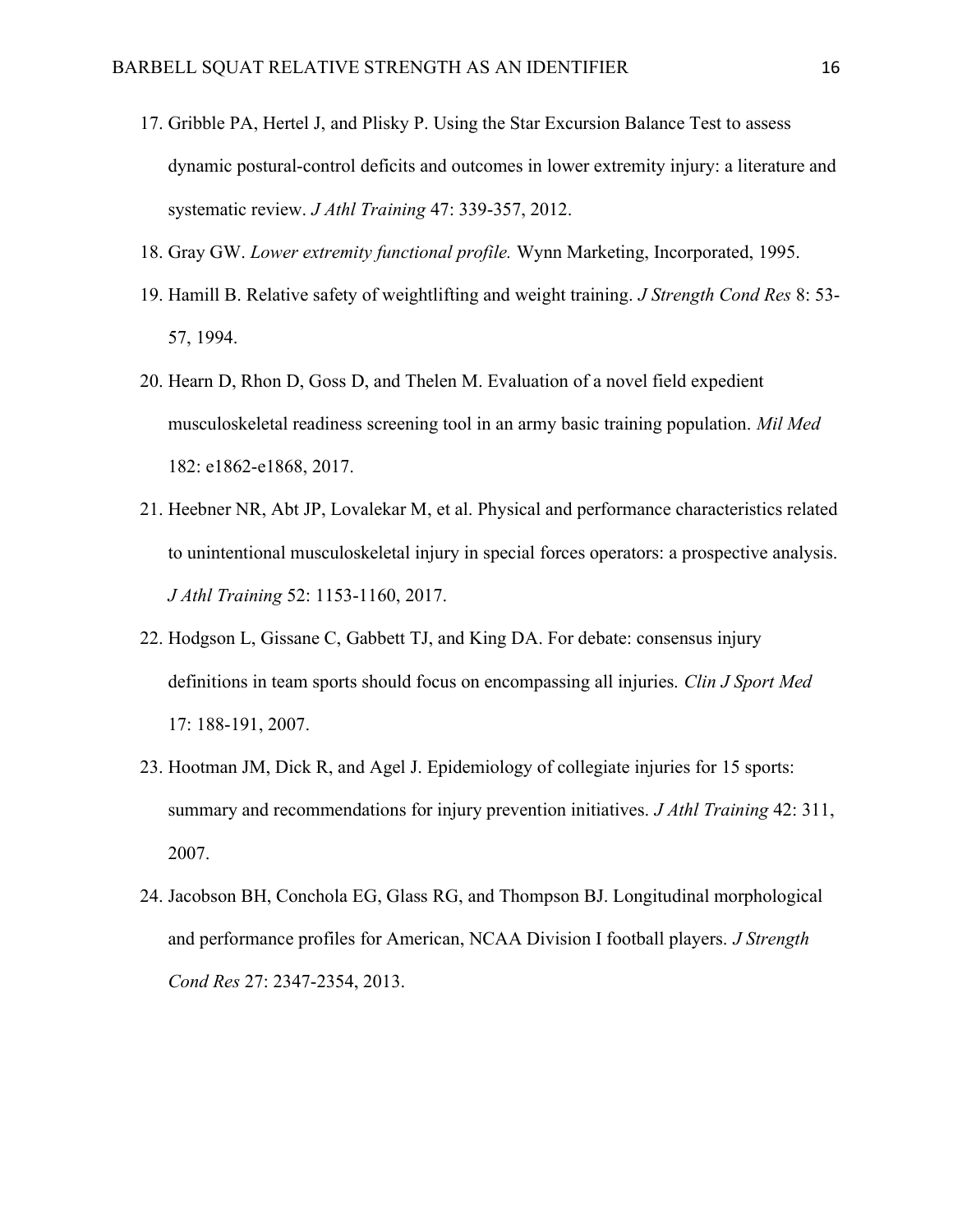- 25. Kerr ZY, Simon JE, Grooms DR, et al. Epidemiology of football injuries in the National Collegiate Athletic Association, 2004-2005 to 2008-2009. Orthop J Sports Med 4: 2325967116664500, 2016.
- 26. Kerr ZY, Dompier TP, Snook EM, et al. National Collegiate Athletic Association Injury Surveillance System: review of methods for 2004–2005 through 2013–2014 data collection. J Athl Training 49: 552-560, 2014.
- 27. Lauersen JB, Andersen TE, and Andersen LB. Strength training as superior, dosedependent and safe prevention of acute and overuse sports injuries: a systematic review, qualitative analysis and meta-analysis. Br J Sports Med 52: 1557-1563, 2018.
- 28. Lauersen JB, Bertelsen DM, and Andersen LB. The effectiveness of exercise interventions to prevent sports injuries: a systematic review and meta-analysis of randomised controlled trials. Br J Sports Med 48: 871-877, 2014.
- 29. Lehnhard RA, Lehnhard HR, Young R, and Butterfield SA. Monitoring injuries on a college soccer team: the effect of strength training. *J Strength Cond Res* 10: 115-119, 1996.
- 30. Malone S, Hughes B, Doran DA, Collins K, and Gabbett TJ. Can the workload–injury relationship be moderated by improved strength, speed and repeated-sprint qualities? J Sci Med Sport 22: 29-34, 2019.
- 31. Marshall SW, Hamstra-Wright KL, Dick R, Grove KA, and Agel J. Descriptive epidemiology of collegiate women's softball injuries: National Collegiate Athletic Association Injury Surveillance System, 1988–1989 through 2003–2004. J Athl Training 42: 286, 2007.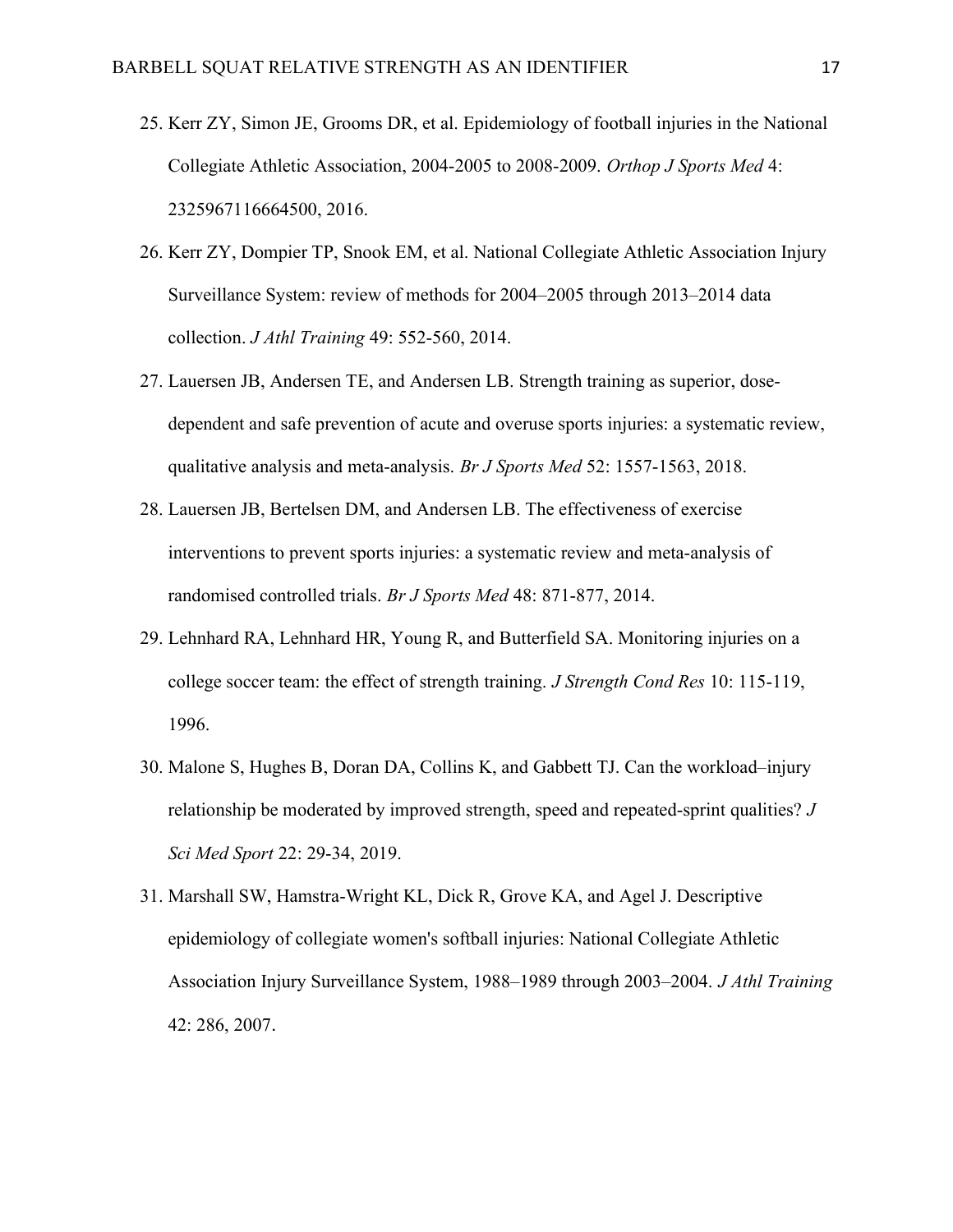- 32. McMaster DT, Gill N, Cronin J, and McGuigan M. A brief review of strength and ballistic assessment methodologies in sport. Sports Med 44: 603-623, 2014.
- 33. Moran RW, Schneiders AG, Mason J, and Sullivan SJ. Do Functional Movement Screen (FMS) composite scores predict subsequent injury? A systematic review with metaanalysis. Br J Sports Med 51: 1661-1669, 2017.
- 34. Murphy D, Connolly D, and Beynnon B. Risk factors for lower extremity injury: a review of the literature. Br J Sports Med 37: 13-29, 2003.
- 35. Nimphius S, McGuigan MR, and Newton RU. Relationship between strength, power, speed, and change of direction performance of female softball players. *J Strength Cond* Res 24: 885-895, 2010.
- 36. O'Kane JW, Neradilek M, Polissar N, et al. Risk factors for lower extremity overuse injuries in female youth soccer players. Orthop J Sports Med 5: 1-8, 2017.
- 37. Powers CM, Ghoddosi N, Straub RK, and Khayambashi K. Hip strength as a predictor of ankle sprains in male soccer players: a prospective study. J Athl Training 52: 1048-1055, 2017.
- 38. Ransdell LB and Murray T. Functional movement screening: an important tool for female athletes. Strength Cond J 38: 40-48, 2016.
- 39. Rhea MR. Determining the magnitude of treatment effects in strength training research through the use of the effect size. J Strength Cond Res 18: 918-920, 2004.
- 40. Styles WJ, Matthews MJ, and Comfort P. Effects of strength training on squat and sprint performance in soccer players. J Strength Cond Res 30: 1534-1539, 2016.
- 41. Suchomel TJ, Nimphius S, Bellon CR, and Stone MH. The importance of muscular strength: training considerations. Sports Med 48: 765-785, 2018.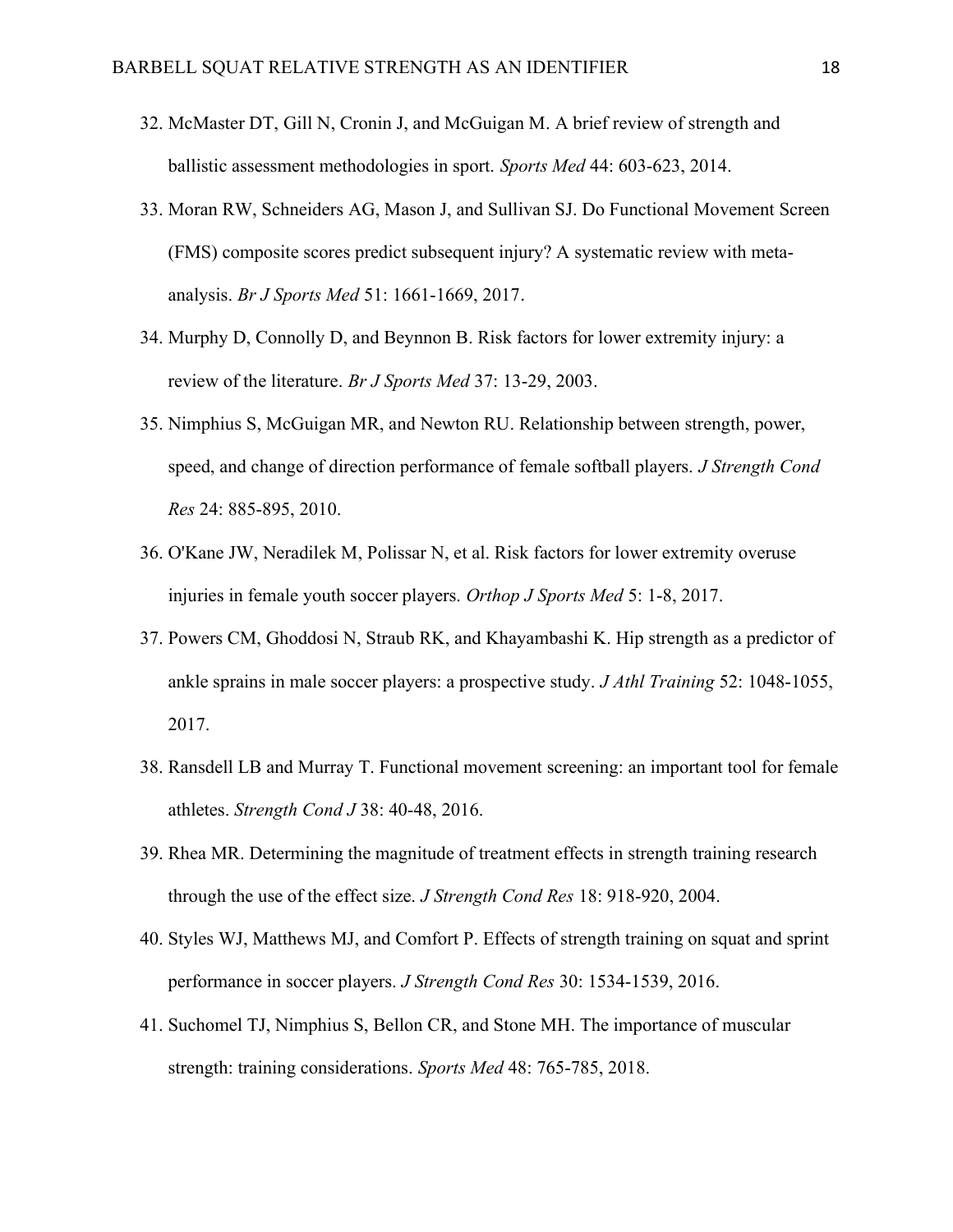- 42. Suchomel TJ, Nimphius S, and Stone MH. The importance of muscular strength in athletic performance. Sports Med 46: 1419-1449, 2016.
- 43. Terry AC, Thelen MD, Crowell M, and Goss DL. The musculoskeletal readiness screening tool-athlete concern for injury & prior injury associated with future injury. Int J Sports Phys Ther 13: 595-604, 2018.
- 44. Watson A. Sports injuries: incidence, causes, prevention. Phys Ther Rev 2: 135-151, 1997.
- 45. Yang J, Tibbetts AS, Covassin T, et al. Epidemiology of overuse and acute injuries among competitive collegiate athletes. J Athl Training 47: 198-204, 2012.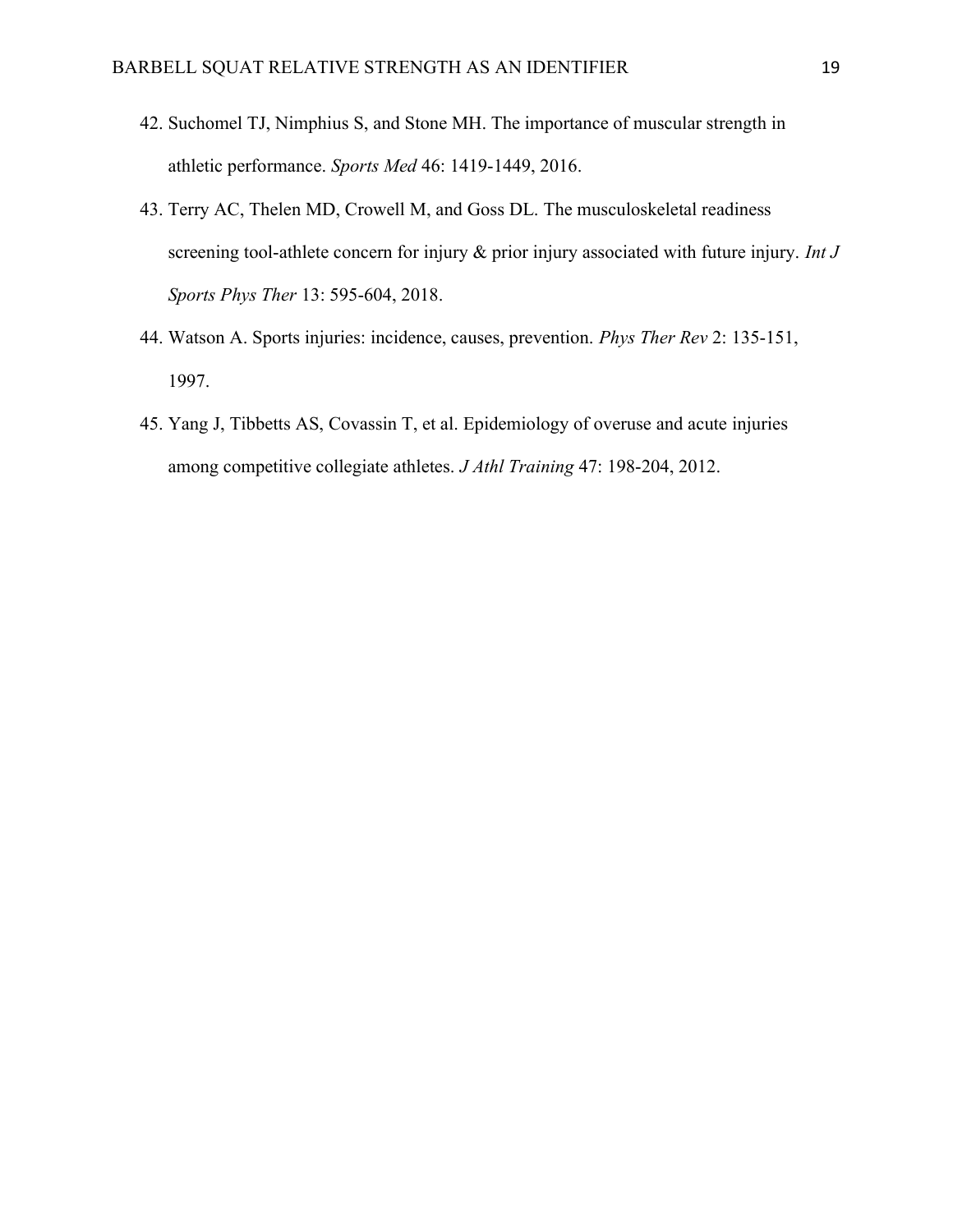| Characteristics ( $n = 71$ ). |                  |                  |                 |                 |
|-------------------------------|------------------|------------------|-----------------|-----------------|
| Characteristics               | Mean $\pm$ SD    |                  | Range           |                 |
|                               | Male             | Female           | Male            | Female          |
| Age $(y)$                     | $21.2 \pm 1.2$   | $20.8 \pm 1.2$   | $19 - 24$       | $19 - 23$       |
| Height (cm)                   | $185.4 \pm 6.3$  | $173.7 \pm 8.6$  | $170.2 - 195.6$ | $157.5 - 188.0$ |
| Body Weight (kg)              | $103.1 \pm 18.5$ | $73.3 \pm 11.1$  | $71.2 - 139.3$  | $56.7 - 99.8$   |
| 1 RM Back Squat (kg)          | $196.4 \pm 24.3$ | $108.8 \pm 17.6$ | $142.9 - 249.5$ | $79.8 - 147.4$  |
| Relative Strength (1RM/BW)    | $2.0 \pm .37$    | $1.5 \pm .30$    | $1.1 - 2.7$     | $1.1 - 2.2$     |

# Table 1. Physical and performance

RM = repetition maximum; SD = standard deviation.